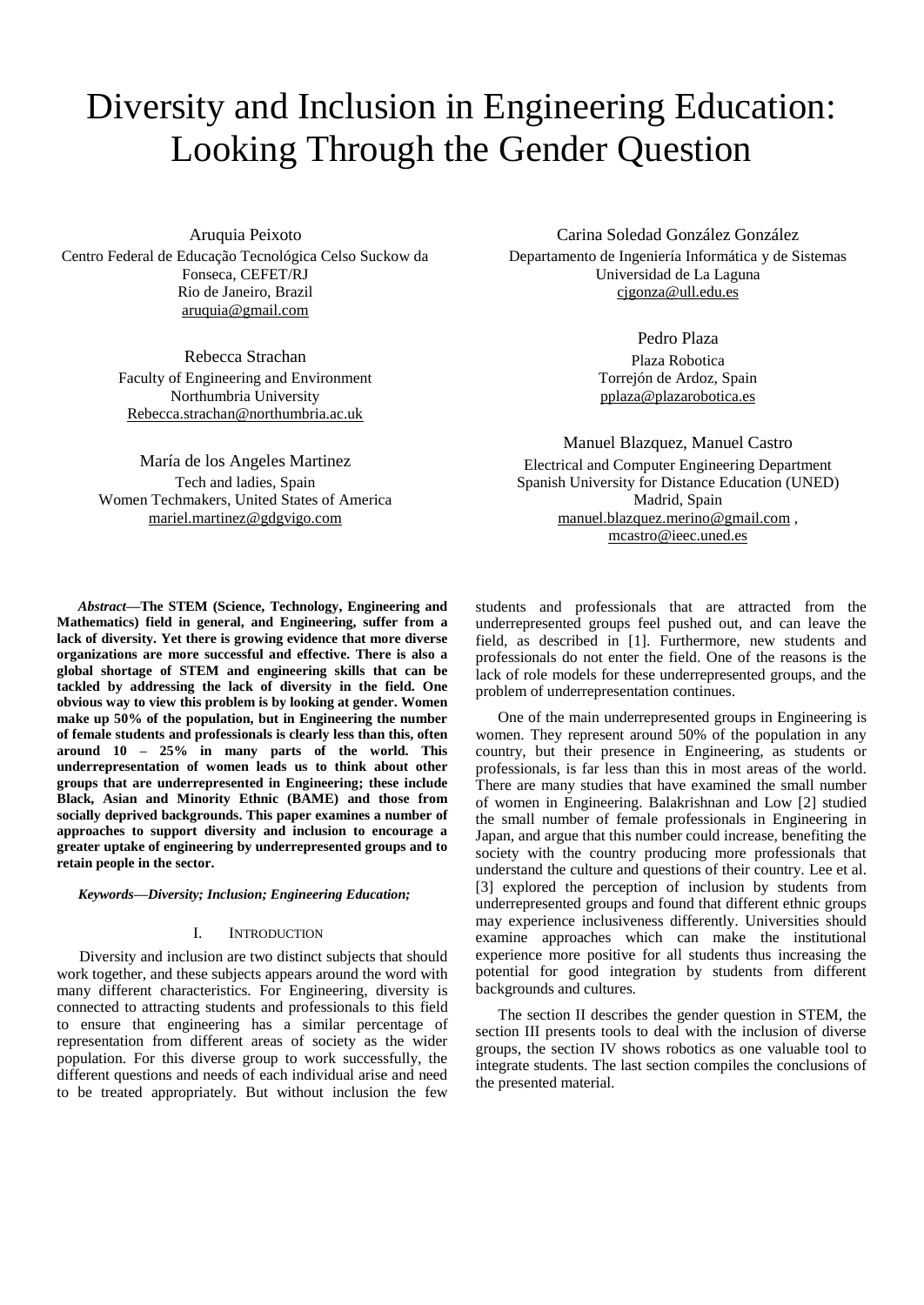#### II. FEMALES AND GENDER

There have been several studies that have addressed the lack of females in STEM and particularly engineering. However, many of these have focused at secondary or university level. The issue starts much earlier and therefore the solutions need to be focused from an early age upwards. Padwick et al. [4] worked with children from age  $\overline{7}$  to 15 years and showed that although boys and girls view the characteristics of a scientist as similar, for example hard working, clever and creative, they differ in how they view themselves with boys more aligned with their concept of a scientist than the girls. It is important to challenge these stereotypical perceptions of scientists and engineers so young people are able to see that they can be a scientist and engineer and that they are just 'people like me' [5]. One of the ways to achieve this is to integrate career messages and links into STEM and engineering interventions with young people so that they and their key influencers have a wider and more informed perception of a scientist and engineer and thus can see that it could be a potential career route for them. There is also the need to look at unconscious bias and ensure that society recognizes this and considers how to address it from preschool to university and the workplace.

Within the framework of gender inequality and the problems that occur in the low percentage of women interested in studying careers related to STEM, it is inevitable that this will spread and reach the next link, which is to reach working life, if there are few women interested in studying STEM, women will be underrepresented in the field of STEM in companies or as entrepreneurs in this sector.

To these circumstances, it is also added that the number of women who enter to work with time leave the profession in a greater number than men. In the technology industry, at the international level, female participation represents 25% of the total technical and engineering staff Ashcraft and Blithe [6]. In the European Union, of the 7 million people working in these areas, only 30% are women [7]

A research by Ashcraft and Blithe [6] in the United States shows the following displacements: Of the total number of women who leave their jobs in information and communications technology companies, 49% continue working in this field, but part of that a 22% in self-employment, 10% create their own company and 17% are located in government agencies or as NGOs. In the other hands, 51% leave it, of which 24% opt for jobs not related to technologies, 7% stay in the same company but in non-technical positions and 20% do not keep working. In relation to this last group, a study carried out in Great Britain detects that a significant number of technologists stop exercising after the birth of their first child and another group, also a substantive one is that of women between 40 and 50 years of age [6].

Why companies are advocating to change this paradigm, as the presence of women influence important advantages for companies, in this movement not only companies are involved, there are many agencies that provide information, which help us resolve these issues. A study conducted by Harvard Business Review reports organizations that have a more diverse and inclusive workforce tend to be more innovative and

experience greater market growth than companies that do not embrace such a philosophy [8]. These data are confirmed by more studies, such as the study conducted by Digital agenda of the European Commission, where they affirm that if women held digital jobs as frequently as men, the European GDP (Gross domestic product) could be boosted annually by around  $\epsilon$  9 billion. The information and communications Technology sector would benefit since organizations which are more inclusive of women in management achieve a 35% higher Return on Equity and 34% better total return to shareholders than other comparable organizations [9].

Today, most corporations in the ICT sector have incorporated some kind of diversity initiatives instead. In particular, the technology industry has faced numerous criticisms for its ostensibly predominantly and disproportionately male, white and Asian workforce. This has led companies to react and some leading companies in the sector to announce and carry out the commitment to hire more women, minorities, veterans and senior employees.

Exhibition of different projects for the improvement of diversity and inclusion in 6 large technology companies:

Linkedin, making use of its privileged position by the type of data that it manages within its social and professional network. They are drawing on user data to provide insight into gender equality across every industry and is researching gender differences in how users promote themselves in personal profiles [10].

Salesforce conducted a salary review of its 17,000 employees, making subsequent pay adjustments where deemed appropriate, and has invested nearly \$3 million to eliminate statistically significant differences in pay [11].

Intel through the "Diversity at intel" has been publicly and transparently revealing years of diversity data in its company, and the actions it carries out to reach the goal of gender parity in the year 2020 [12]. Other program is "Intel She Will Connect", focus on two key problems, one through camps in the U.S. middle school inspiring girls to become technology creators and innovators and another goal is to connect more women to the Internet and to basic technology skills so they can access information and new economic and social opportunities.

Google has created a platform, https://diversity.google/, where as Intel shares the progress made in diversity and inclusion within the company, have launched processes such as Google employees of 90 offices in 42 countries handling more than 30 projects through a program that allows employees to devote 20% of their work time to diversity efforts at Google [13].

Microsoft with "Global Diversion and Inclusion", adds to the good practices adopted by many companies, highlights the need to join forces to increase diversity are inclusion in the company, It makes transparent about workforce demographics and showed the different programs created for their employees and another series of programs for the community external to Microsoft, programs like DigiGirlz gives high school girls the opportunity to learn about careers in technology, connect with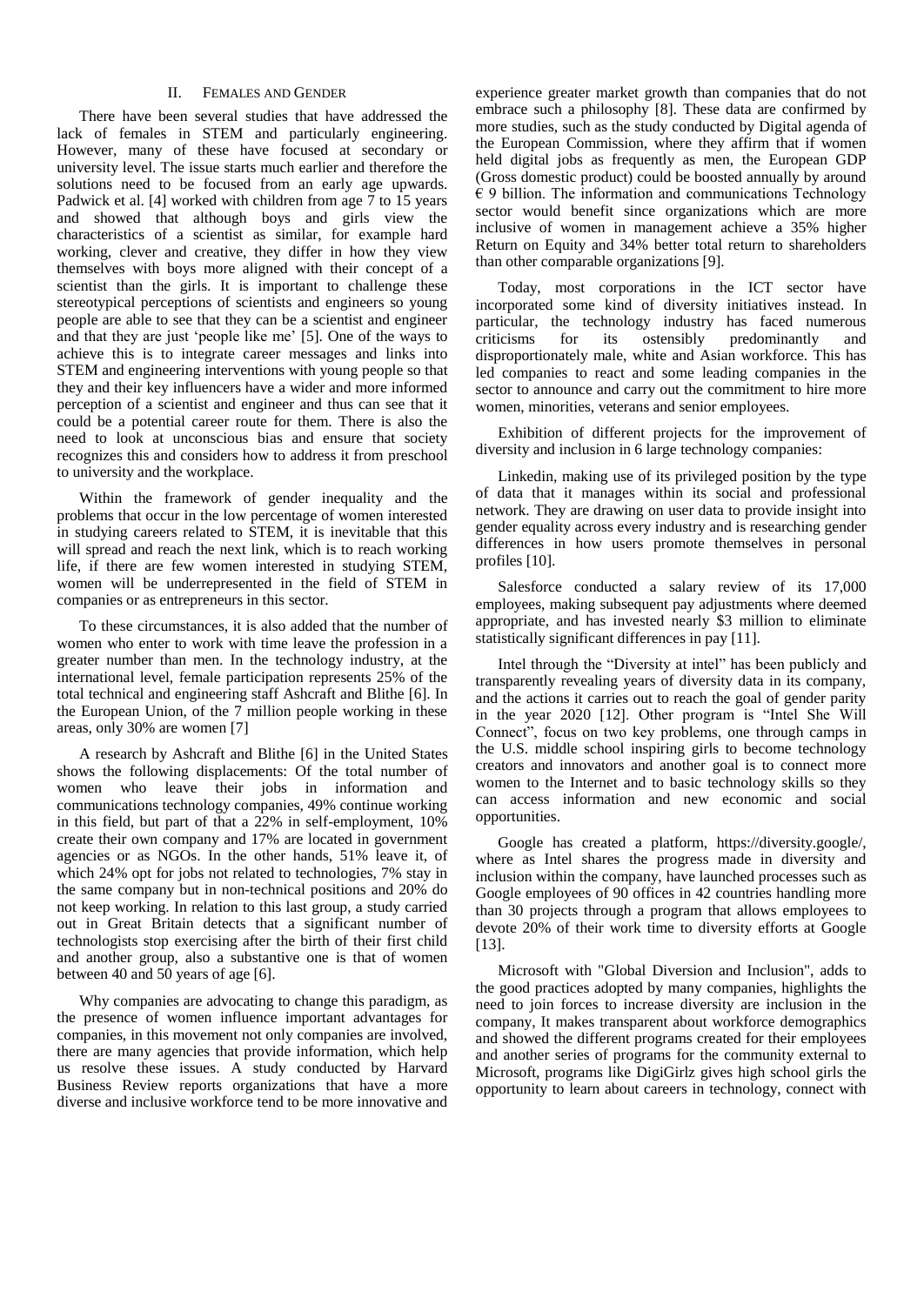Microsoft employees , and participate in hands-on computer and technology workshops [14].

IBM has a long history in diversity and inclusion processes, they have been creating meaningful roles for female employees since the 1930s. Currently one of the opportune programs offered is IBM's career re-entry program, Which is 12 weeks internship program working on real projects with a senior-level mentors, Eligibility for this program is that candidates must be 2 or more years out of work in the field of technology, taking into account that the career abandoned by women is a notable percentage, this is a timely opportunity to return to the labor market [15].

### III. TOOLS FOR INCLUSION

Some studies have investigated the interest and motivation of students to study and pursue careers in STEM and Engineering. Blázquez et al [16] investigated the interest of students to Engineering in Spain and show that 30% of the students 'at the age' to start an undergraduate study are not qualified to enter the university. If the number of students interested in Engineering or STEM decreases, this is a strong warning that needs to be addressed. New generations are born with access to technology that was unthinkable to previous generations, but if they are not taking up STEM subjects at school, this needs to be addressed to ensure there is a future pipeline of diverse young people entering the STEM area to meet future demand for skills and jobs.

The question about the decrease of the number of students that are attracted to STEM leads to another question: Are appropriate tools being developed to help attract new students into the STEM area and are these new tools being used effectively to provide the required support to students, particularly those with special needs, that could specifically benefit from these technologies.

Some fields in STEM are connected to create a bridge between the user and the technology and can therefore address the question of inclusion. In Computing, one such field is Human-Computer Interaction (HCI). This is present in many undergraduate computer science courses and can be used to develop an awareness in students of how to give access to users with special needs. Palan et al. [17] present the results from their study that looked at how undergraduate students can be developed to practice 'inclusive thinking' and explore how technology can be made accessible to users with a range of disabilities.

There are many groups that are underrepresented in university more generally. One of these in Europe and USA is BAME. Some of this group have been part of wider society for a long time such as the African Americans in USA. McGee and Bentley [18] describe the women that are African American, and the challenges that they face to build an academic career, where even the most successful professionals or students can be in a position that they are not able to execute or fulfil to their best ability due to the wider university environment in which they are working. Other groups are newer to a specific country or region, but they should also be welcomed and integrated into the wider society so that they are able to enter university and develop their skills, as described in [19], which uses mixed reality to help integrate international students into the university community.

One challenging question for inclusion are the students with special needs. MOOCS (Massive Open Online Courses) can be useful and important tools to help these students learn. One example is the study by Królak et al. [20] that examines the issue of accessibility for blind students. These students can often find it difficult to locate a button (especially if there's no label) or stop a video that starts automatically with the auto play. Hawley et al. [21] explores the experience of students that belong to two groups at the same time, namely underrepresented race/ethnical groups and students with physical disabilities. These students need special support during their undergraduate studies and this research also indicates that more students from these groups could enter university if they had the appropriate support during junior and high school.

The question of inclusion of students with special needs also applies to students with intellectual disabilities. Buehler et al. [22] focused on students with intellectual disabilities, preparing them, with a post-secondary course, to work with 3D printing in a technical field. These students were able to work closely with other Engineers and STEM professionals in a productive way. A neurodiverse team of students, where some of them are neurotypical and/or have autism, can work together as described in the study by Zolyomi et al. [23], with appropriated technological tools.

#### IV. ROBOTICS AS AN INCLUSIVE TOOL

In the previous section some computational tools to integration was cited, and in this section, it is described a simple robotic experiment that can be used to integrate the students in a team work, developing their capacity to deal with other students with different background and skills.

Scientific and technological progress is one of the major challenges facing the world community in this new millennium. However, when speaking of women and underrepresented groups, the immediate reaction is to indicate their low presence in their development. This is a worrying fact that should not go unnoticed, since if we go deeper into the studies of science, engineering and computer science that is what we are currently dealing with, we realize the need for young people in these groups to learn technological skills, such as computer thinking competence; because they are also responsible for the generation and consumption of the technology present in today's society, having an important role in the process of creating and supervising them, although they are sometimes ignored. Therefore, low-cost tools for educational robotics in the context of STEM can be used as a thread to promote inclusion and diversity in society.

Educational robotics is a means of learning in which people participate with the motivation to design and build their own creations. These creations are formed by different types of materials, sensors and actuators, and controlled by an electronic device that is usually a microcontroller or a microprocessor. During the creation process, different prototypes and/or simulations may arise.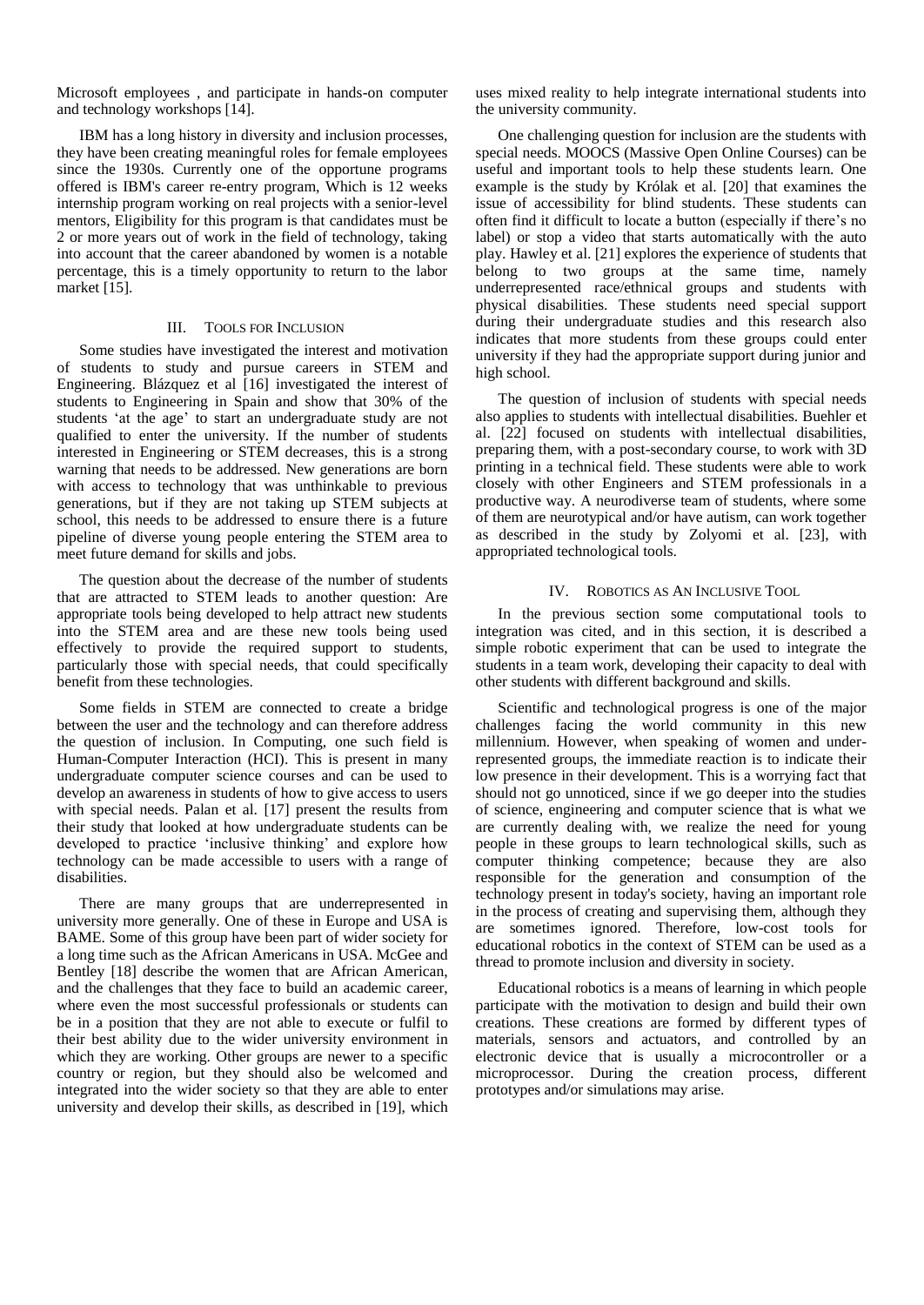The robotics-based pedagogical method promotes guided discovery and inductive learning based on constructionism. Cognitive theory is used, with constructivist processes giving importance to experimentation methodology based on trial and error as a phase of the learning process. The main cognitive characteristics of educational robotics are:

- Integration of different areas of knowledge,
- the passage from the concrete to the abstract is favored.
- use of different languages,
- development of systemic and systematic thinking,
- construction and testing,
- learning and use of the scientific process and
- creating a playful and heuristic learning environment.

Educational robotics also works on aspects such as teamwork, leadership, learning from mistakes and entrepreneurship. In addition, robotics provides students with discipline and rigor. Another key to the insertion of robotics in schools is its multidisciplinary, that is, working robotics is easy to combine tasks related to STEM. The aim of educational robotics is not to prepare young people to build robots as a way of making a living. Nor is it preparing them to work in a factory that uses robots. It is a methodology and a series of didactic tools to train and transmit in a practical way some attitudinal aspects, such as those listed above.

The robotics is being used as the modernization and improvement for most of processes. This occurs as result of robots can be easily integrated within the current industrial processes [24]. Robots represent a promising educational tool.

Some examples of cost-effective educational tools are:

- Scratch and App Inventor: these tools are very easy to be used either by faculty and by students because students can acquire programming skills in an easy way by Scratch and App Inventor are based on building blocks programming. This different characteristic allows students aged from 6 to 10 years to get into programming without language barriers. On the other hand, neither Scratch or App Inventor allow a physical interaction between what is programmed and the students. Finally, the cost associated to these tools is not a problem because both can be used for free.
- Crumble: it is an easy-to-use programmable controller. Its programming interface uses a block programming language which eases its use by children aged from 9 to 14. Educational robotics can be implemented easily with it due to the board connectors. Motors and servos can be managed by Crumble. Additionally, different sensors can be connected to it such as ultrasound distance sensor, infrared distance sensor and line detector sensor. Furthermore, Crumble is able to manage up to 32 RGB (Red, Green and Blue) LEDs (Light Emitter

Diodes) independently and using 16 bits' color resolution.

• Arduino and PICAXE: these tools are programmable too, but a textual programming language is needed. This is a disadvantage for students aged below 14 years because it is very hard for them. As an advantage against Scratch and App Inventor, Arduino and PICAXE integrates mechatronics and programming at a reduced cost. Additionally, these tools provide a wide range of activities to be carried out. Although, there are not much official, categorized and accessible documentation related to STEM education. A basic Arduino board can be acquired by 20 €. A PICAXE initiation kit costs about 17  $\hat{\epsilon}$ .

Currently, there are several options to introduce educational robotics. [25] presents Crumble as a tool which can be used with the aim of deploying STEM knowledges at home joining adults and children. Furthermore, [26] explains how to use Scratch to introduce students to robotics, enabling Scratch to work on the basics of programming and introduce students to skills such as systems thinking, programming mindset, active learning, mathematics, science, judgement and decision making, good communication, technology design, complex problem solving and persistence. Additionally, non-Computer Science oriented curricula can be scaled using collaborative scenarios to enhance teaching–learning programming [27].

# V. CONCLUSIONS

In this work was highlighted the lack of diversity in STEM. This work started with the very well noticed question of the small number of women in this field and developed the question to other underrepresented groups in STEM and Engineering. After the discussion, robotics was presented as a valuable tool to integrate the students, since in the school the students can be more easily motivated with the new technologies that starting to become part of their life.

Attracting, and supporting, a more diverse group of students can have as a result a more diverse group of professionals, and this can lead to recognize more easily the questions that the society can be beneficiated with STEM and Engineering knowledge.

In a globalized world is also an important skill for the students to learn how to work with different professionals from different places with distinct skills and needs.

#### **REFERENCES**

- [1] Puritty, C., Strickland, L.R., Alia, E., Blonder, B., Klein, E., Kohl, M.T., McGee, E., Quintana, M., Ridley, R.E., Tellman, B. and Gerber, L.R., 2017. Without inclusion, diversity initiatives may not be enough. Science, 357(6356), pp.1101-1102.
- [2] Balakrishnan, B. and Low, F.S., 2016. Learning Experience and Socio-Cultural Influences on Female Engineering Students' Perspectives on Engineering Courses and Careers. Minerva, 54(2), pp.219-239.
- [3] Lee, W.C., Matusovich, H.M. and Brown, P.R., 2014. Measuring underrepresented student perceptions of inclusion within engineering departments and universities. International Journal of Engineering Education, 30(1), pp.150-165.